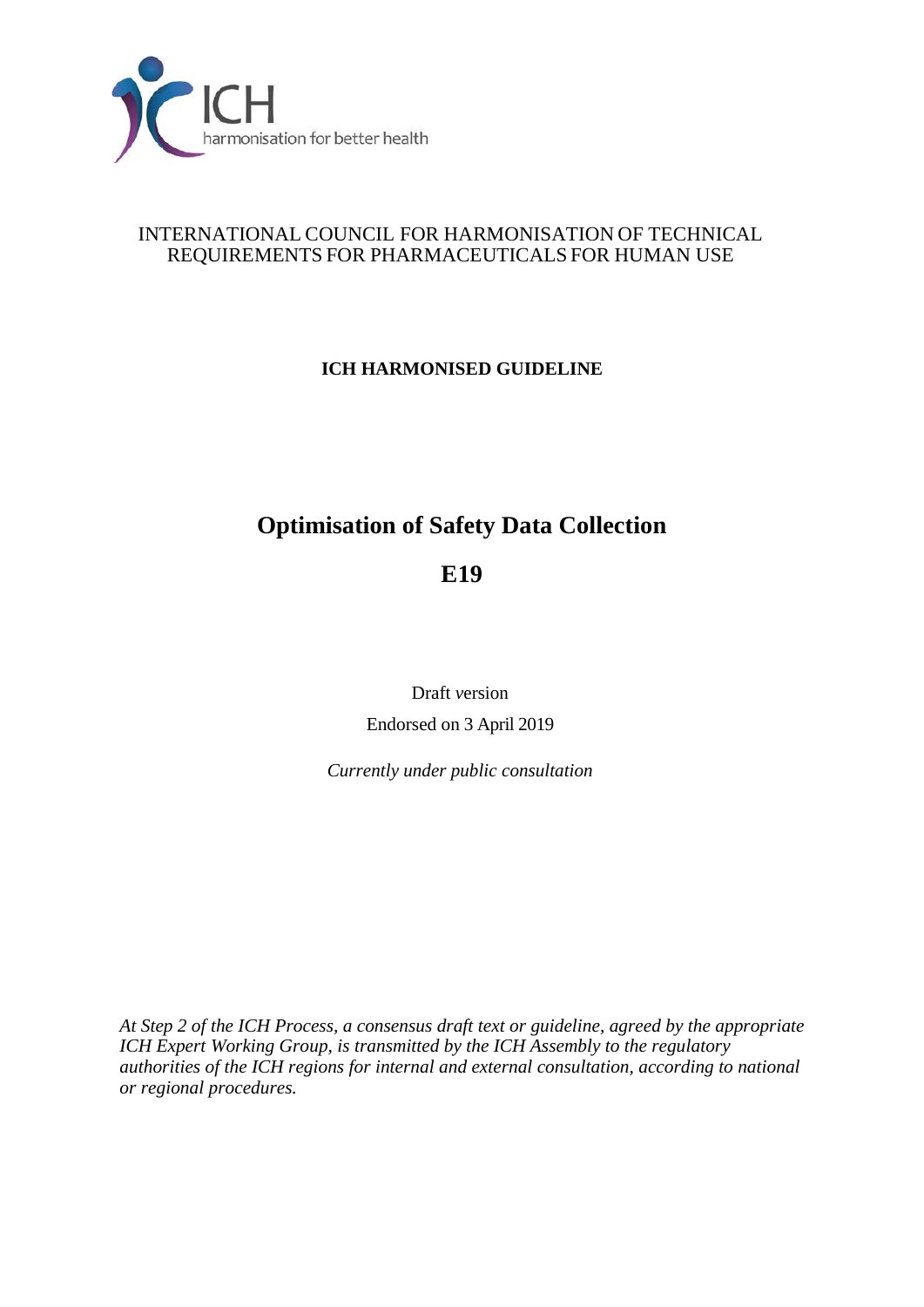| E19                     |
|-------------------------|
| <b>Document History</b> |

| Code | <b>History</b>                                                                                                                                  | Date         |
|------|-------------------------------------------------------------------------------------------------------------------------------------------------|--------------|
| E19  | Endorsement by the Members of the ICH<br>Assembly under <i>Step 2</i> and release for public<br>consultation (document dated 28 February 2019). | 3 April 2019 |

*Legal notice: This document is protected by copyright and may, with the exception of the ICH logo, be used, reproduced, incorporated into other works, adapted, modified, translated or distributed under a public license provided that ICH's copyright in the document is acknowledged at all times. In case of any adaption, modification or translation of the document, reasonable steps must be taken to clearly label, demarcate or otherwise identify that changes were made to or based on the original document. Any impression that the adaption, modification or translation of the original document is endorsed or sponsored by the ICH must be avoided.*

*The document is provided "as is" without warranty of any kind. In no event shall the ICH or the authors of the original document be liable for any claim, damages or other liability arising from the use of the document.*

*The above-mentioned permissions do not apply to content supplied by third parties. Therefore, for documents where the copyright vests in a third party, permission for reproduction must be obtained from this copyright holder.*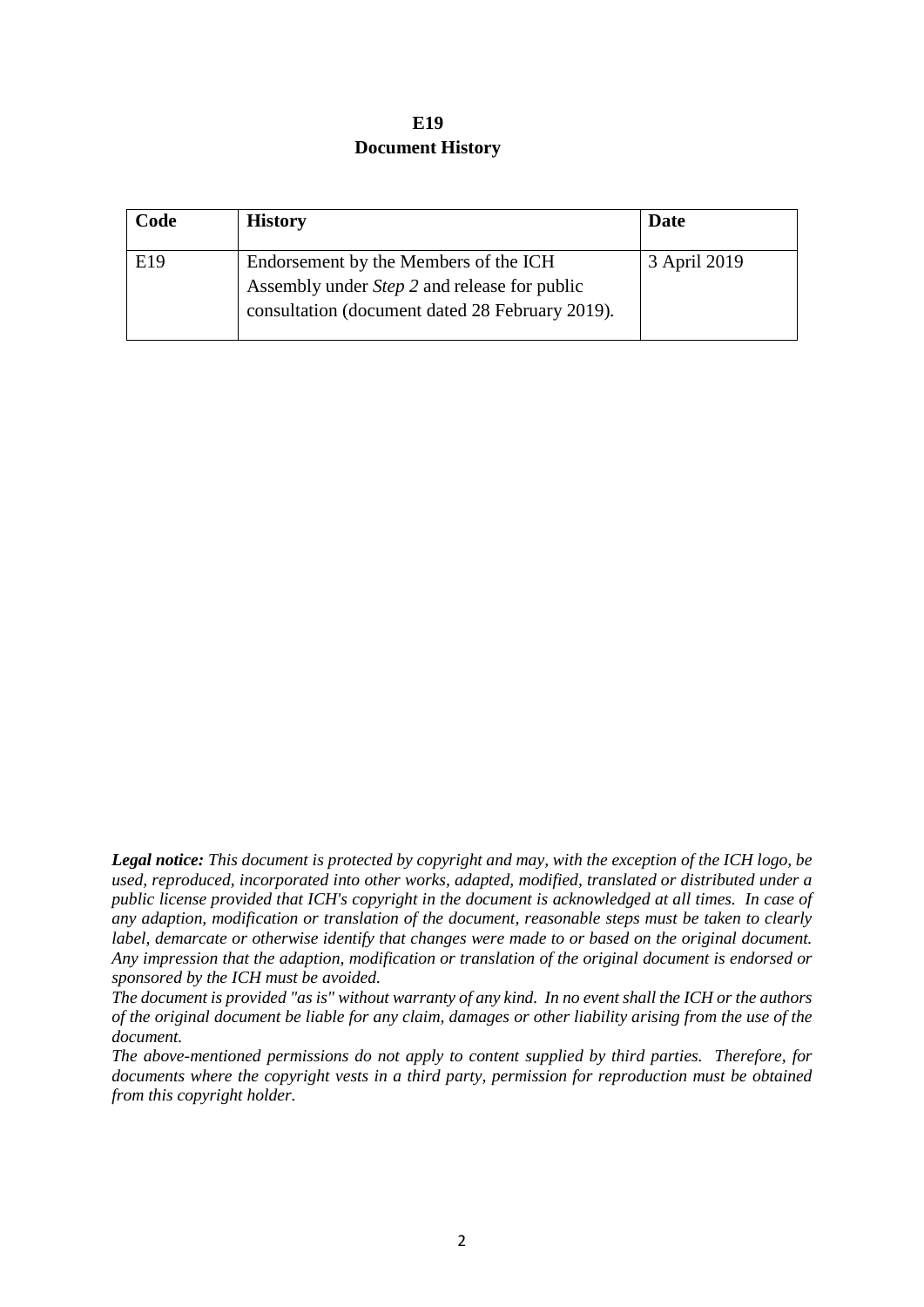| $\mathbf{1}$ |                                                                                                  |
|--------------|--------------------------------------------------------------------------------------------------|
| 2            | <b>ICH HARMONISED GUIDELINE</b>                                                                  |
| 3            | <b>Optimisation of Safety Data Collection</b>                                                    |
| 4            | E19                                                                                              |
| 5            |                                                                                                  |
| 6            | <b>TABLE OF CONTENTS</b>                                                                         |
| 7            | 1                                                                                                |
| 8            | 1.1                                                                                              |
| 9            | 1.2                                                                                              |
| 10           | 1.3                                                                                              |
| 11           | 2                                                                                                |
| 12           | Types of Data for Which Selective Safety Data Collection May be Appropriate 5<br>2.1             |
| 13           | 2.1.1<br>Types of Safety Data Where it May be Appropriate to Limit or Stop Collection5           |
| 14           | Types of Safety Data That Should Generally be Collected under All Circumstances  5<br>2.1.2      |
| 15           | <b>Baseline</b><br>2.1.3                                                                         |
| 16           |                                                                                                  |
| 17           | 2.2                                                                                              |
| 18           | 2.2.1                                                                                            |
| 19<br>20     | 2.2.2<br>Extent<br>$\sigma f$                                                                    |
| 21           | 2.3                                                                                              |
| 22           | 2.4                                                                                              |
| 23           | 2.5                                                                                              |
| 24           | 2.6                                                                                              |
| 25           | 3                                                                                                |
| 26           | 3.1                                                                                              |
| 27           | Comprehensive Safety Data Collection for a Specific Subset(s) of the Population, with<br>3.2     |
| 28           |                                                                                                  |
| 29<br>30     | Comprehensive Safety Data Collection in a Representative Subset of the Population, with<br>3.3   |
| 31           | Comprehensive Safety Data Collection for the Initial Portion of the Study, with Selective<br>3.4 |
| 32           |                                                                                                  |
| 33           | RELATIONSHIP WITH OTHER GUIDELINES/REGULATIONS 10<br>4                                           |
| 34           |                                                                                                  |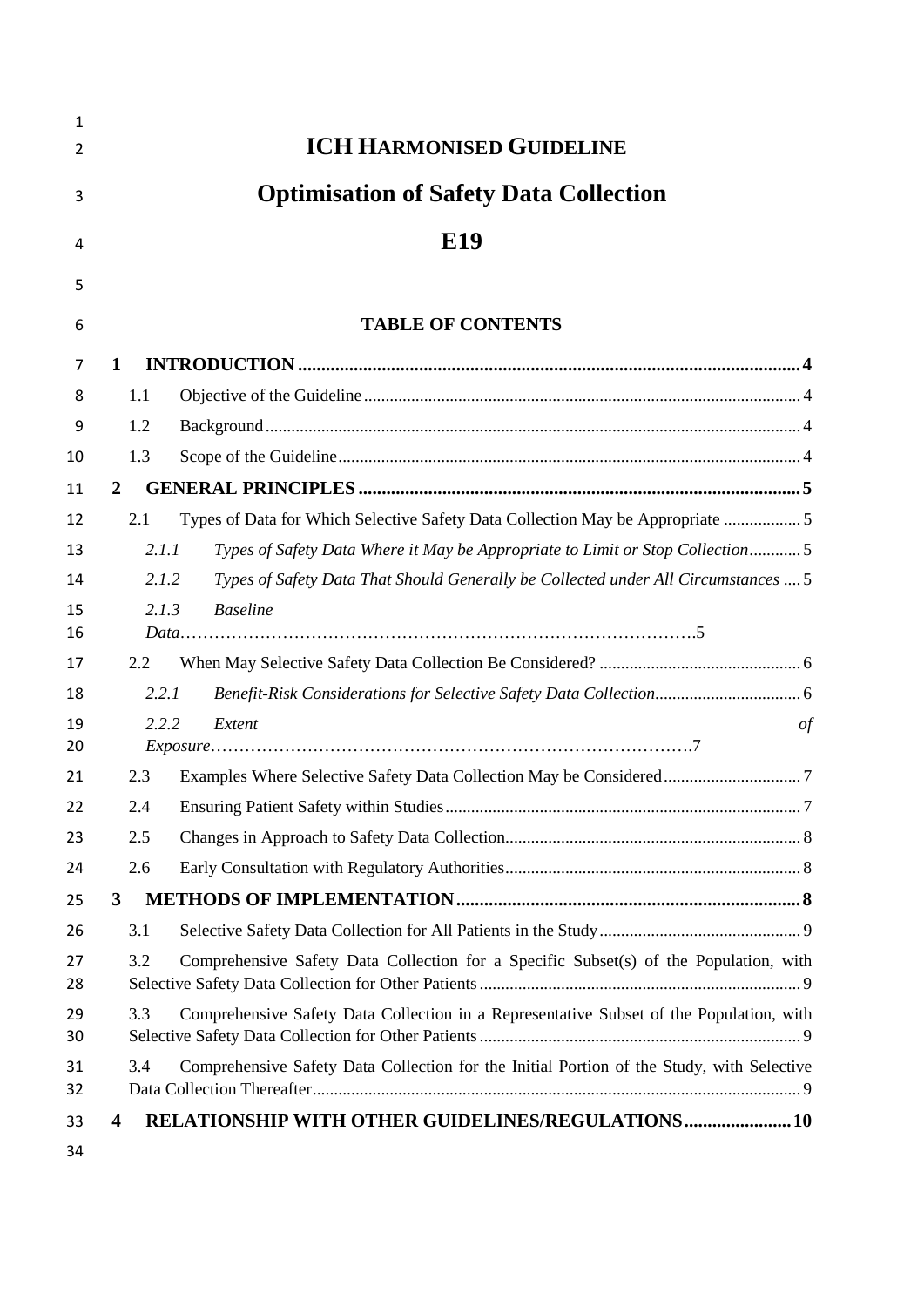## <span id="page-3-0"></span>**1 INTRODUCTION**

# <span id="page-3-1"></span>**1.1 Objective of the Guideline**

 This Guideline is intended to provide internationally harmonised guidance on an optimised approach to safety data collection in some late-stage pre-approval or post-approval studies when the safety profile of a drug is sufficiently characterised. Optimisation of safety data collection using a selective approach may improve the efficiency of clinical studies while reducing the burden to study participants. Adoption of an internationally harmonised approach to selective safety data collection may facilitate global participation in clinical studies.

# <span id="page-3-2"></span>**1.2 Background**

 Regulators and industry have a shared interest in reducing the burden to study participants while facilitating the conduct of studies that could yield important new medical knowledge and advance public health. Although safety monitoring of patients during clinical studies remains critically important, unnecessary and burdensome data collection may serve as a disincentive to participation in clinical studies, e.g., frequent and time-consuming patient visits; laboratory tests; and/or physical examinations.

 Knowledge about a medicinal product's safety profile continually evolves as safety data accumulates. Throughout the course of medicinal product development and subsequently while the drug is marketed, sponsors collect extensive safety-related data, including all vital signs, laboratory data, and adverse events. In the later stages of drug development, and if the safety profile is well-understood and documented, comprehensive collection of all safety data may provide only limited additional knowledge of clinical importance. In such circumstances, a more selective approach to safety data collection may be adequate and optimal, as long as the study objectives and the welfare of study participants are not compromised.

 Importantly, sponsors and investigators should ensure that routine patient care is not compromised by the selective safety data collection approach outlined in this Guideline. It is recognised that safety monitoring serves to protect individual study participants and will continue to be performed as per standard of care.

# <span id="page-3-3"></span>**1.3 Scope of the Guideline**

 This guidance is intended to apply to collection of safety data during the late-stage development of medicinal products in interventional and non-interventional studies, in the post-approval setting and, for specific cases, in the pre-approval setting.

 In the pre-approval setting, comprehensive safety data collection is expected in order to elucidate frequency, severity, seriousness, and dose-response of adverse events, including potential differences across subsets, e.g., demographic; concomitant illnesses; and/or concomitant therapy. However, even before approval of a new medicinal product, if there is agreement with regulatory authorities that sufficient safety data are available or are being collected in ongoing late-stage studies, selective safety data collection may be appropriate in certain studies.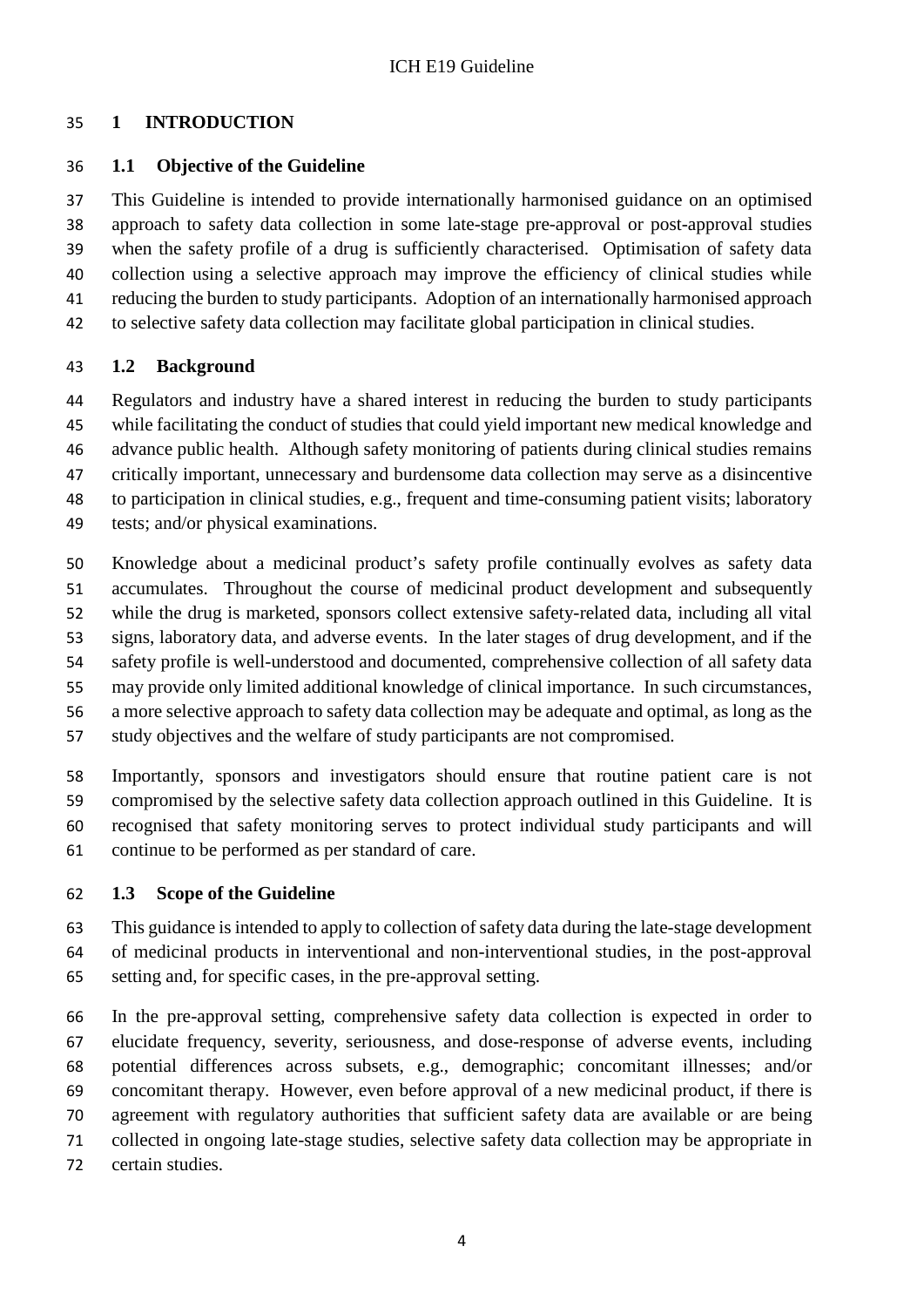Selective safety data collection following the principles of this Guideline does not alter local/regional safety reporting requirements.

#### <span id="page-4-0"></span>**2 GENERAL PRINCIPLES**

#### <span id="page-4-1"></span>**2.1 Types of Data for Which Selective Safety Data Collection May be Appropriate**

#### <span id="page-4-2"></span>*2.1.1 Types of Safety Data Where It May be Appropriate to Limit or Stop Collection*

- 1. Non-serious adverse events
- 2. Routine laboratory tests
- 3. Information on concomitant medications
- 4. Physical examinations (including vital signs)
- 5. Electrocardiograms

#### <span id="page-4-3"></span>*2.1.2 Types of Safety Data That Should Generally be Collected under All Circumstances*

 For the following types of events/data, comprehensive details should generally be provided to allow adequate assessment of the event/data, e.g., history; associated adverse events; relevant laboratory values; concomitant medications; vital signs; and/or follow-up outcome.

- 1. Deaths
- 2. Serious adverse events
- 3. Significant adverse events that led to an intervention, including withdrawal or dose reduction of investigational medicinal product or addition of concomitant therapy
- 4. Marked laboratory abnormalities (other than those meeting the definition of serious)
- 5. Overdose
- 6. Pregnancies
- 7. Adverse events of special interest (if defined). These adverse events may warrant collection of additional information across the entire study population to better characterise these events (e.g., particular laboratory parameters; vital signs; risk factors; concomitant therapies; and/or concomitant illnesses). For example, if gastrointestinal haemorrhage was an adverse event of special interest, one might want to proactively collect concomitant antithrombotic therapy across the entire study population
- 8. Laboratory data, vital signs, electrocardiograms of special interest (if defined)

#### <span id="page-4-4"></span>*2.1.3 Baseline Data*

 Use of a selective safety data collection approach does not change considerations for baseline data collection. Baseline data are needed to ensure that subjects meet inclusion and exclusion criteria for study enrolment and are important in the assessment of safety. For example, particular serious adverse events may occur more frequently in subgroups defined on the basis of demographics, baseline disease characteristics, coexisting illnesses, or concomitant therapies; analyses of such information can be important in considering the benefit-risk profile of the drug.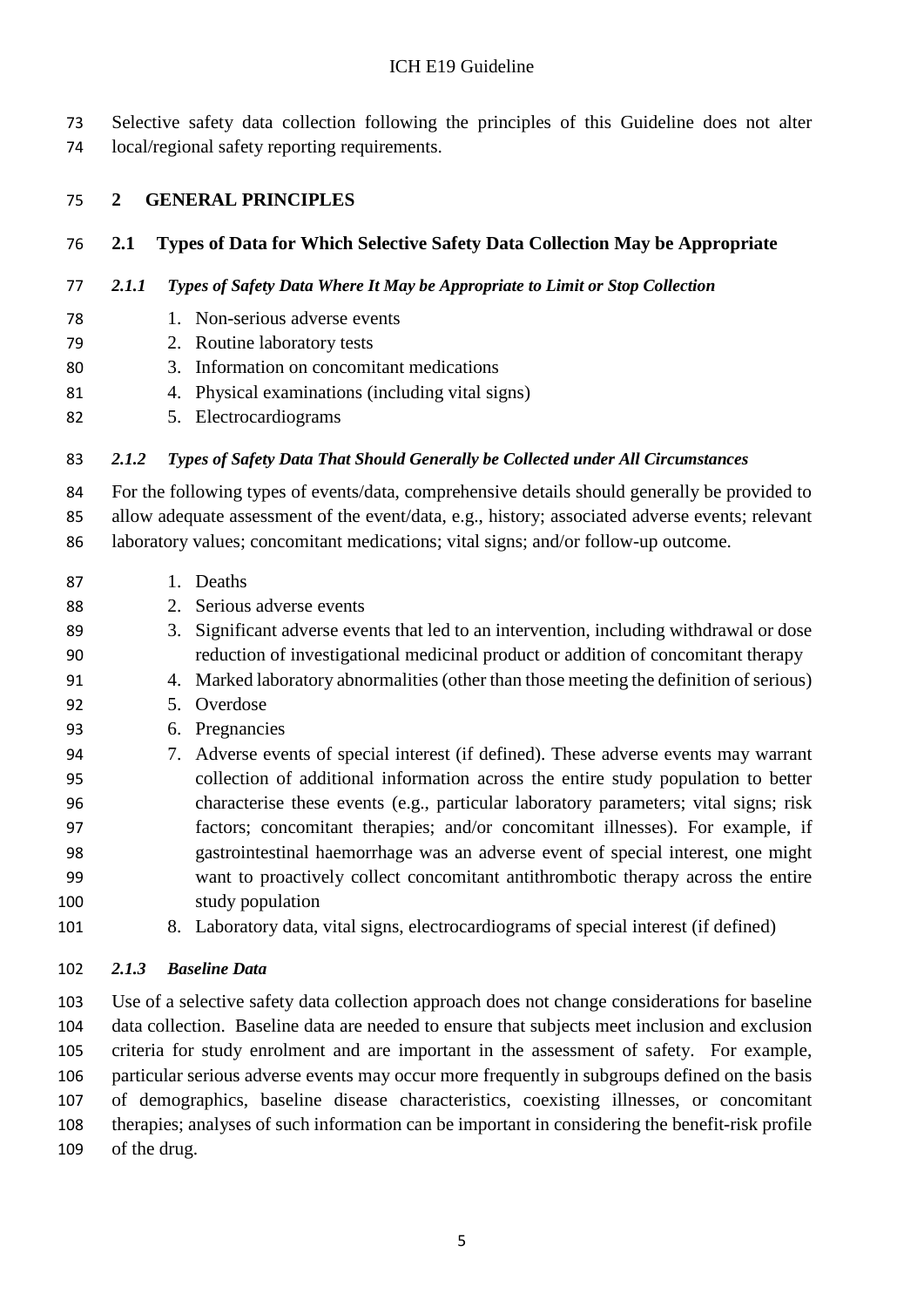# <span id="page-5-0"></span>**2.2 When May Selective Safety Data Collection Be Considered?**

 When sponsors choose to implement selective safety data collection for a clinical study, a scientific justification should be provided. Factors that contribute to a determination that selective safety data collection would be appropriate include:

- 1. The medicinal product has received marketing authorisation from a regulatory authority for the indication under investigation 2. Availability of post-approval safety data and findings 3. The dose, dosing regimen, dosage form, route of administration and treatment duration used in the previously conducted studies are comparable to the planned use 119 of the drug in the proposed study 4. The patient population from previously conducted studies is representative of subjects in the planned study regarding demographic characteristics, underlying medical conditions, concomitant drugs, and other important factors (e.g., Cytochrome P450 enzymes (CYP) metabolizer status) 5. Exposure in previously conducted (or ongoing, if applicable) studies that contribute to the overall safety database, i.e., number exposure to drug, treatment duration 6. Consistency of the safety profile across previous studies 7. Characteristics of previous studies, e.g., study design; study conduct; adequacy of safety monitoring/safety data collection; availability of protocols; statistical analysis plan; and/or access to data
- 8. Knowledge of the mechanism of action of the medicinal product under study
- 9. Knowledge of the safety profile of approved drugs in the same pharmacologic class

 The above factors should be considered in determining whether the safety of the medicinal product has been sufficiently characterised to provide justification for selective safety data collection in the proposed study.

 In the pre-approval setting, selective safety data collection may be justifiable if sufficient safety data are available from completed studies. Moreover, when sufficient safety data will be forthcoming from one or more ongoing late-stage study(ies), selective safety data collection may be appropriate for a concurrently conducted study-initiated pre-approval.

#### <span id="page-5-1"></span>*2.2.1 Benefit-Risk Considerations for Selective Safety Data Collection*

 It should be recognised that the contribution of non-serious adverse events to the benefit-risk profile of a drug may differ depending on the indication of use and patient characteristics (e.g., age and/or cardiovascular risk factors). These factors should be considered when accepting the comparability of patient populations and the applicability of selective safety data collection. For example, even when safety of a drug is sufficiently characterised in a patient population with advanced disease, comprehensive safety data collection in a patient population with less advanced disease may be appropriate to ensure that the benefits outweigh the risks in the less severely affected population.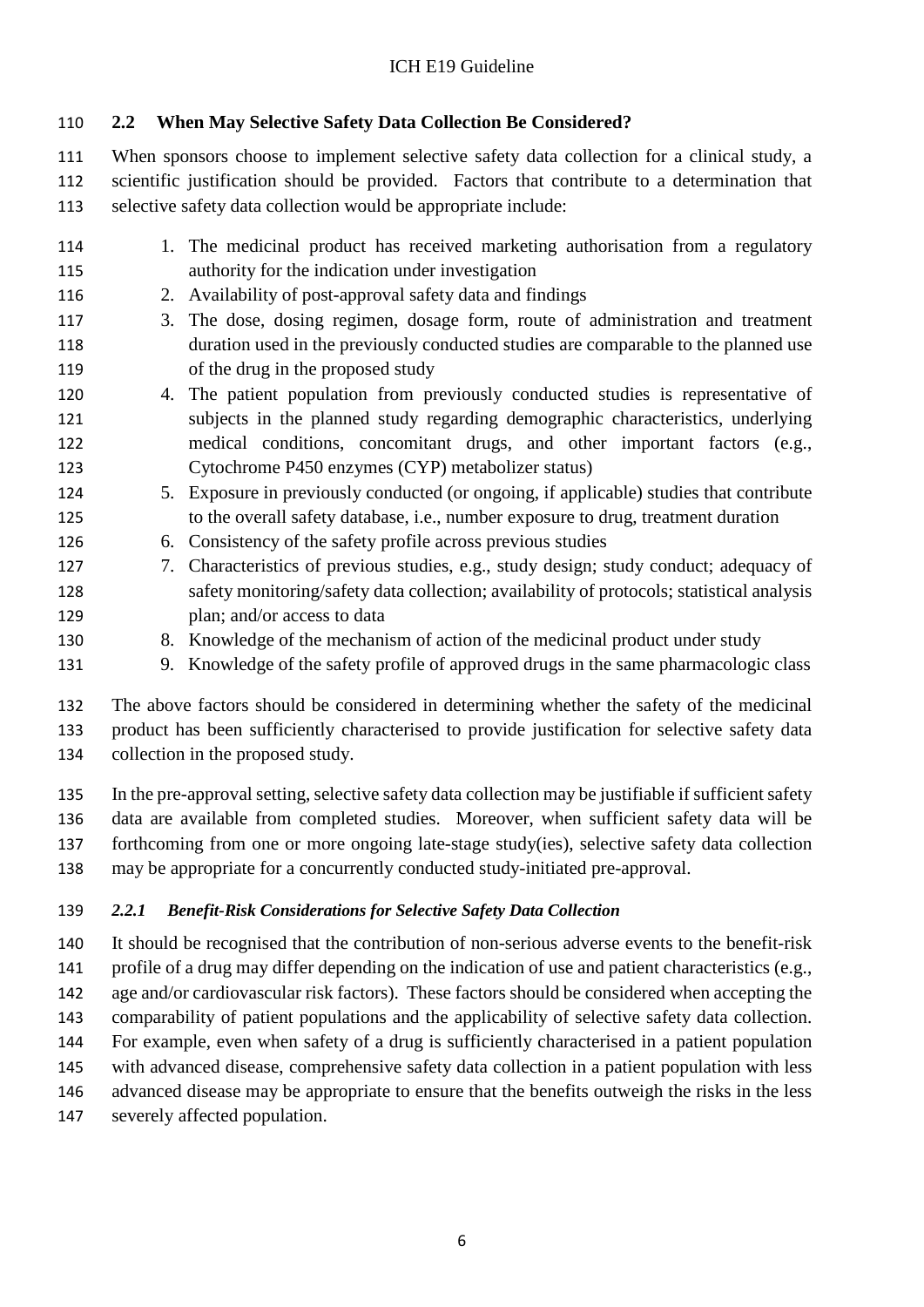#### <span id="page-6-0"></span>*2.2.2 Extent of Exposure*

 Selective safety data collection could be considered for studies using lower doses and/or shorter durations than in previous studies. Conversely, selective safety data collection would generally not be acceptable if higher doses and/or longer treatment durations than previously studied are planned. Nonetheless, even when exposure is greater in the planned study, there may be circumstances where selective safety data collection is still appropriate, e.g., a study designed to characterise infrequent serious adverse events (e.g., renal toxicity; myocardial infarction; and/or stroke) associated with longer term use of the medicinal product within the labelled indication; a planned five-year study when a one-year study has been completed.

## <span id="page-6-1"></span>**2.3 Examples Where Selective Safety Data Collection May be Considered**

 Selective safety data collection may be appropriate in studies used to evaluate some of the following objectives. These are not the only circumstances where selective safety data collection may be appropriate.

- 161 1. New indications of approved drugs
- 2. To study additional endpoints, e.g., patient-reported outcome for symptomatic improvement; quality of life; and/or outcome studies (e.g., mortality; morbidity; and/or specific safety issues)
- 3. To study comparative effectiveness/efficacy
- 4. Demonstration of superiority when non-inferiority has been demonstrated
- 5. Characterisation of adverse events of special interest
- 6. Fulfilment of post-approval requirements, post-authorisation safety studies based on data collection from registries or electronic health records
- 7. Late-stage premarketing outcome study in a large population

 Additional examples and situations for applying selective safety data collection may be found in Section 3, Methods of Implementation.

## <span id="page-6-2"></span>**2.4 Ensuring Patient Safety within Studies**

 Patient safety monitoring serves two purposes: 1) to protect the welfare of individual study participants; and 2) to accumulate safety information to be used in the assessment of benefit- risk for the proposed indication. The recommendations in this Guideline do not obviate the need for monitoring to protect individual patient welfare. Although certain safety data, e.g., non-serious adverse events, would not need to be recorded in the case report form (CRF) when selective safety data collection is determined to be appropriate, the protocol should stipulate that patients are monitored per standard of care. For example, for a medicinal product known to cause hyperglycaemia, where routine blood glucose monitoring is recommended in labeling, glucose should be monitored in patients participating in a study. If hyperglycaemia is well- characterised with this medicinal product, the glucose data do not need to be recorded in the CRF or reported to the sponsor in studies using selective safety data collection. Glucose levels would be recorded in the CRF and reported to the sponsor if stipulated in the protocol, e.g., as an adverse event of special interest, associated with a serious adverse event.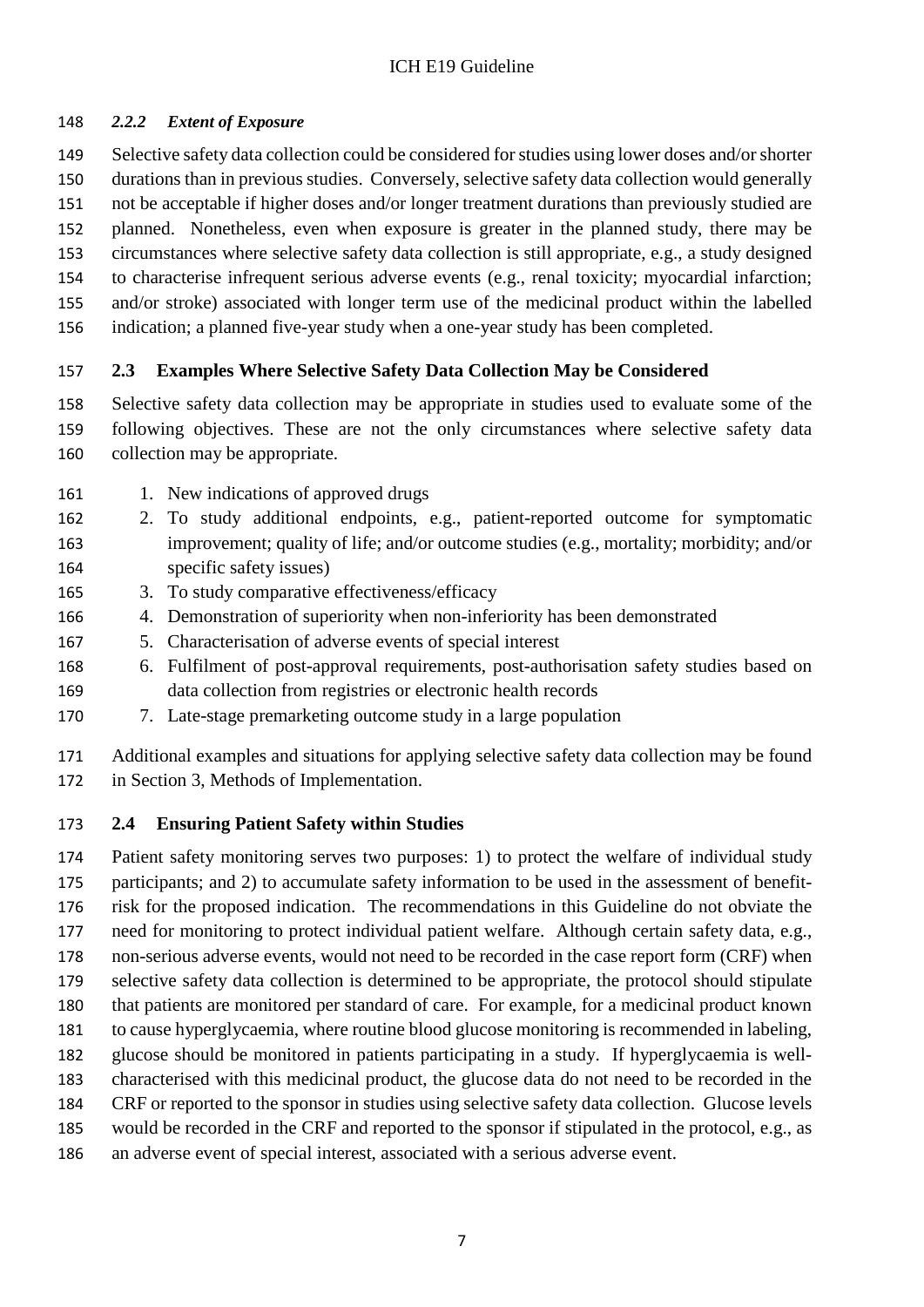# <span id="page-7-0"></span>**2.5 Changes in Approach to Safety Data Collection**

 When an unexpected safety issue arises during the course of a study, e.g., a postmarketing safety signal; a finding from a nonclinical study; higher than expected withdrawals; and/or concern from a data monitoring committee; a change in the selective safety data collection approach may be warranted, e.g., denoting a new adverse event of special interest; and/or reverting to comprehensive safety data collection.

## <span id="page-7-1"></span>**2.6 Early Consultation with Regulatory Authorities**

 Studies must be conducted according to local and regional laws and regulatory requirements. When sponsors are considering selective safety data collection in interventional studies, they should discuss their scientific rationale and planned methods with regulatory authorities prior to initiating the study(ies). The same applies to non-interventional studies that are being conducted to address requests from regulatory authorities.

 It is possible to conduct a multi-regional clinical study using a single protocol with selective safety data collection if the safety profile of the product is considered to be sufficiently characterised, and all regulatory authorities agree with the proposed approach. A well- designed multi-regional clinical study that takes this Guideline into account will help the sponsor reach agreement with regulatory authorities in multiple regions (See ICH E17 – General Principles for Planning and Design of Multi-Regional Clinical Trials).

## <span id="page-7-2"></span>**3 METHODS OF IMPLEMENTATION**

 Having considered the principles outlined in Section 2, General Principles, with respect to when it may be appropriate to limit or stop collection of certain types of safety data, a number of approaches for selective safety data collection may be considered.

 Use of selective safety data collection can introduce important complexities in study conduct and safety analysis. The specific approaches should be carefully planned and clearly delineated within the relevant study documents, e.g., protocol; monitoring plan; and/or statistical analysis plan, with a reference to this Guideline.

 Regardless of the method chosen, it is essential to ensure patient safety and adhere to local and regional laws and regulations. When the selective safety data collection approach is used for 215 a clinical study, the approach should be described in the appropriate document(s) when safety findings are presented, e.g., the Clinical Study Report (CSR); Development Safety Update Report (DSUR); Periodic Benefit-Risk Evaluation Report (PBRER); Periodic Safety Update Report (PSUR); and/or Common Technical Document (CTD).

 The following examples of methods of implementation are not meant to be all-inclusive. These approaches can be applied in both the pre- and post-approval settings and require a scientific rationale and justification. The data supporting these approaches are more likely to be available

in the post-approval setting than in the pre-approval setting.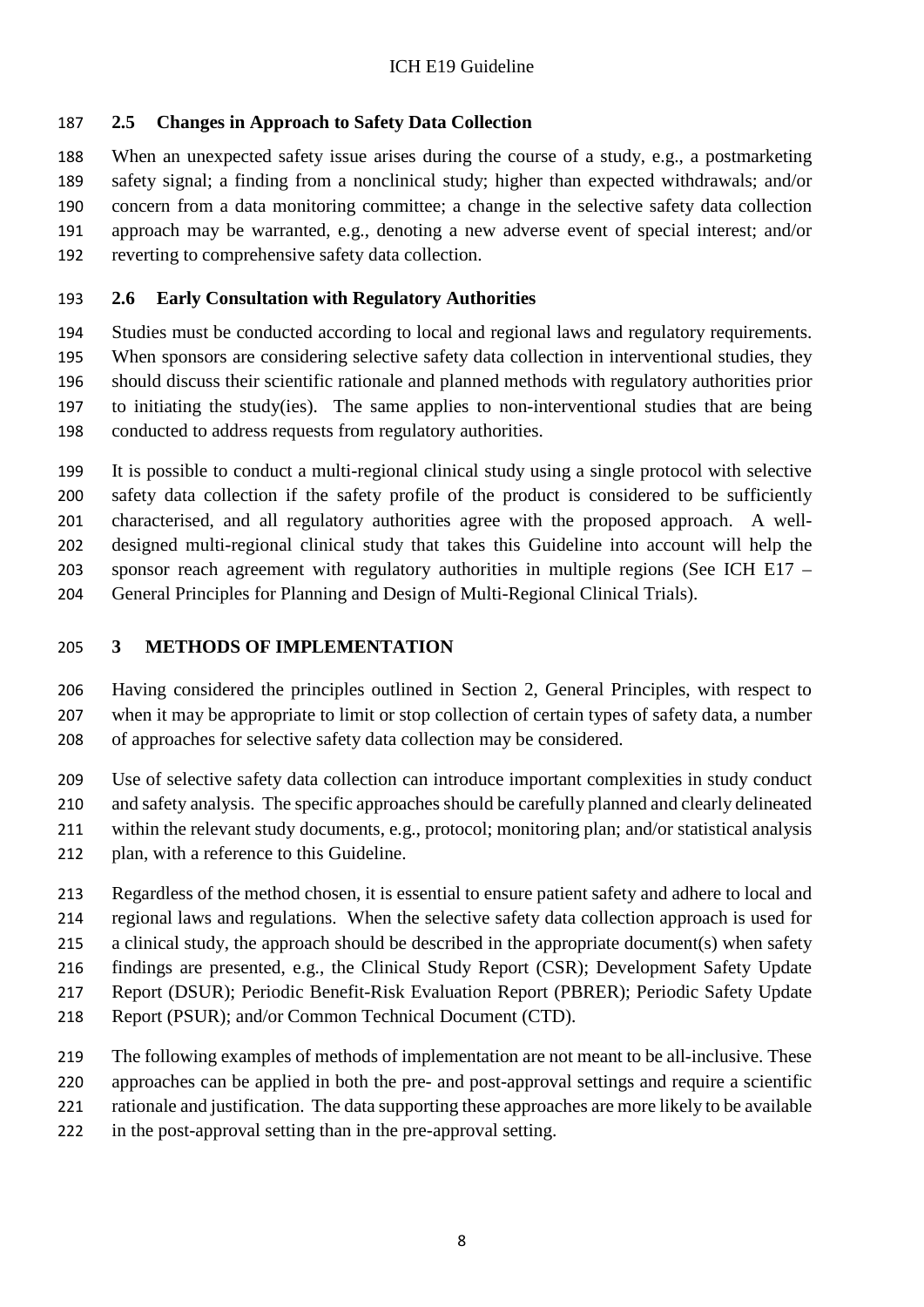# <span id="page-8-0"></span>**3.1 Selective Safety Data Collection for All Patients in the Study**

 For all patients in the study, parameters listed in Section 2.1.2, General Principles, are collected throughout the study, e.g., serious adverse events; adverse events of special interest; and/or deaths. Conversely, the parameters listed in Section 2.1.1, General Principles, are not collected, e.g., non-serious adverse events; routine laboratory values; concomitant medications; physical examination data; vital signs; and/or electrocardiograms.

 In the post-approval setting, this approach may be useful to address a specific safety concern, for example, to meet a post-authorisation commitment, when safety in other regards has been sufficiently characterised.

 In the pre-approval setting, this approach may be also used. For example, consider a development programme for a lipid-lowering drug, where a decrease in low-density lipoprotein (LDL) cholesterol will serve as the basis of approval, but the impact on cardiovascular risk is being investigated. In addition to the completed Phase 2 programme, two Phase 3 studies are ongoing with LDL cholesterol as the primary endpoint, which will provide adequate exposure to assess safety sufficiently. The sponsor wishes to initiate a third study with major adverse cardiovascular events as the primary endpoint. For the third study, a selective safety data collection approach could be justified considering the data available in light of the principles above.

# <span id="page-8-1"></span> **3.2 Comprehensive Safety Data Collection for a Specific Subset(s) of the Population, with Selective Safety Data Collection for Other Patients**

 Comprehensive safety data are collected for specific subset(s) of the patient population where additional information is deemed important, whereas selective safety data are collected for other patients. For example, if the patient population in previous studies included few patients over the age of 65, it could be of value to collect full data on this population in a new study in 247 the same indication or in a related indication. Other examples of specific subsets include those based on geographic location; ethnicity; sex; baseline disease status (renal/hepatic impairment), CYP status; or genetics.

# <span id="page-8-2"></span> **3.3 Comprehensive Safety Data Collection in a Representative Subset of the Population, with Selective Safety Data Collection for Other Patients**

 In some cases, efficacy studies must enrol many thousands of patients in order to achieve adequate statistical power. In such settings, such as a large clinical outcomes study, the number of patients planned for enrolment may greatly exceed the number needed to assess the non- serious adverse events adequately. In this setting, comprehensive safety data could be collected for only a representative subset of patients, for example, full data collection could be undertaken at randomly selected sites.

# <span id="page-8-3"></span> **3.4 Comprehensive Safety Data Collection for the Initial Portion of the Study, with Selective Data Collection Thereafter**

 Comprehensive safety data are collected from baseline through some pre-determined interval of the study, with selective safety data collection thereafter. A data monitoring committee